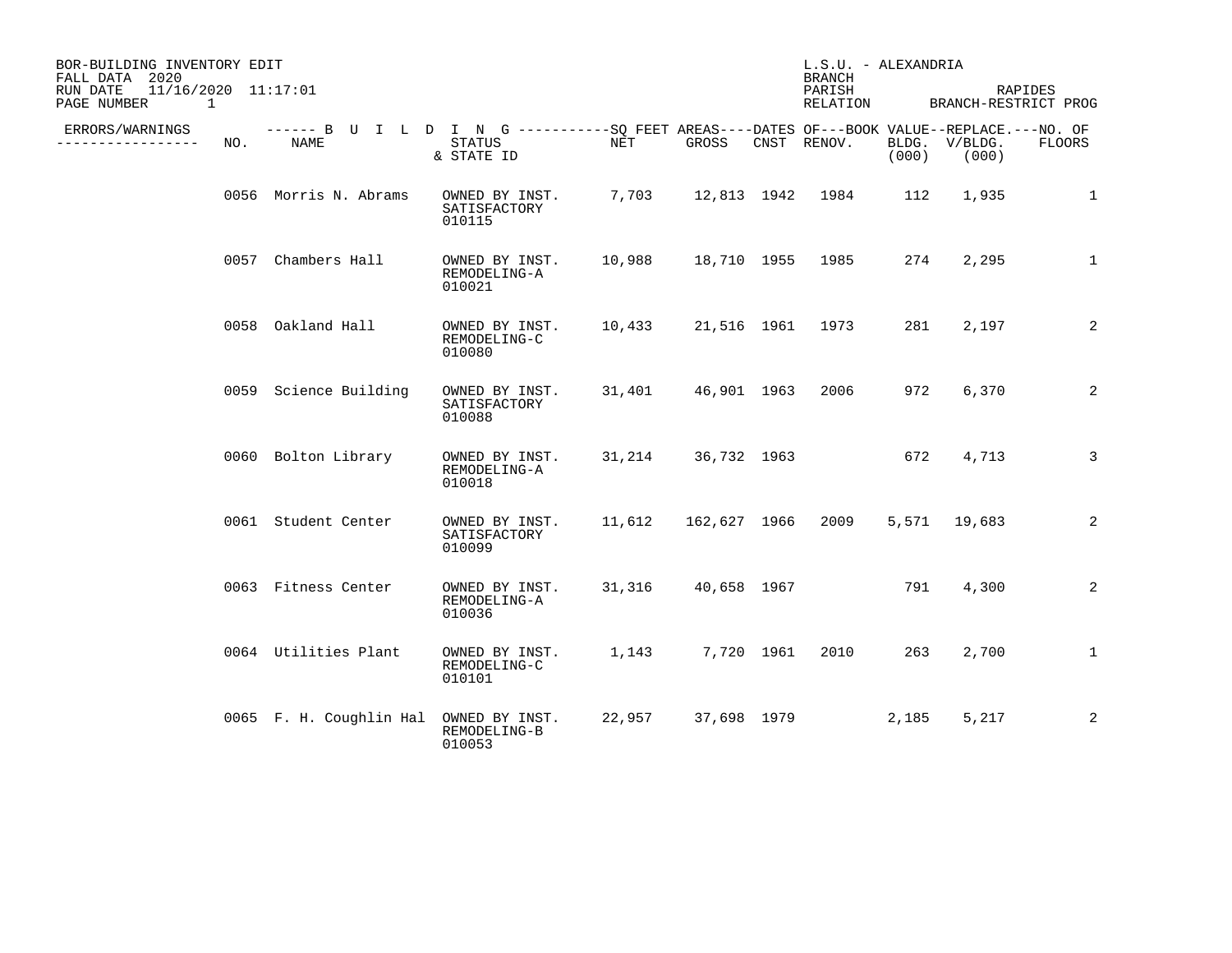| BOR-BUILDING INVENTORY EDIT<br>FALL DATA 2020<br>11/16/2020 11:17:01<br>RUN DATE<br>PAGE NUMBER<br>2 |     |                                        |                                                                                                                    |       |            |          | L.S.U. - ALEXANDRIA<br><b>BRANCH</b><br>PARISH<br>RELATION |                 | RAPIDES<br>BRANCH-RESTRICT PROG |               |
|------------------------------------------------------------------------------------------------------|-----|----------------------------------------|--------------------------------------------------------------------------------------------------------------------|-------|------------|----------|------------------------------------------------------------|-----------------|---------------------------------|---------------|
| ERRORS/WARNINGS<br>. <u>.</u> .                                                                      | NO. | NAME                                   | ------ B U I L D I N G ----------SQ FEET AREAS----DATES OF---BOOK VALUE--REPLACE.---NO. OF<br>STATUS<br>& STATE ID | NET   | GROSS      |          | CNST RENOV.                                                | (000)           | BLDG. V/BLDG.<br>(000)          | <b>FLOORS</b> |
|                                                                                                      |     | 0066 Golf Storage Build OWNED BY INST. | SATISFACTORY<br>010037                                                                                             | 1,015 |            |          | 1,715 1978 1995                                            | $7\overline{ }$ | 32                              | 1             |
|                                                                                                      |     | 0067 Waterwell Complex                 | OWNED BY INST.<br>SATISFACTORY<br>010103                                                                           | 328   |            | 329 1945 | 2009                                                       | 3               | 1,047                           | $\mathbf 1$   |
|                                                                                                      |     | 0068 Avoyelles Hall                    | OWNED BY INST.<br>SATISFACTORY<br>010016                                                                           | 6,342 | 8,756 1941 |          | 2006                                                       | 178             | 854                             | $\mathbf{1}$  |
|                                                                                                      |     | 0070 Dean's Residence                  | OWNED BY INST.<br>REMODELING-A<br>010025                                                                           | 2,245 | 2,438 1945 |          | 1963                                                       | 15              | 192                             | 2             |
|                                                                                                      |     | 0071 Human Resource Man                | OWNED BY INST.<br>REMODELING-A<br>010085                                                                           | 1,092 |            |          | 1,440 1945 1992                                            | 11              | 91                              | $\mathbf{1}$  |
|                                                                                                      |     | 0072 Residence #2                      | OWNED BY INST.<br>REMODELING-A<br>010086                                                                           | 1,742 | 1,887 1945 |          | 1963                                                       | 13              | 139                             | $\mathbf{1}$  |
|                                                                                                      |     | 0073 Residence #1                      | OWNED BY INST.<br>REMODELING-A<br>010087                                                                           | 1,742 |            |          | 1,887 1945 1963                                            | 13              | 144                             | $\mathbf{1}$  |
|                                                                                                      |     | 0074 Storage Building                  | OWNED BY INST.<br>REMODELING-C<br>010045                                                                           | 834   |            | 884 1971 |                                                            | 21              | 18                              | $\mathbf{1}$  |
|                                                                                                      |     | 0075 Science Building S                | OWNED BY INST.<br>SATISFACTORY<br>010035                                                                           | 99    |            | 100 1972 | 2008                                                       | 10              | $\mathbf{3}$                    | $\mathbf{1}$  |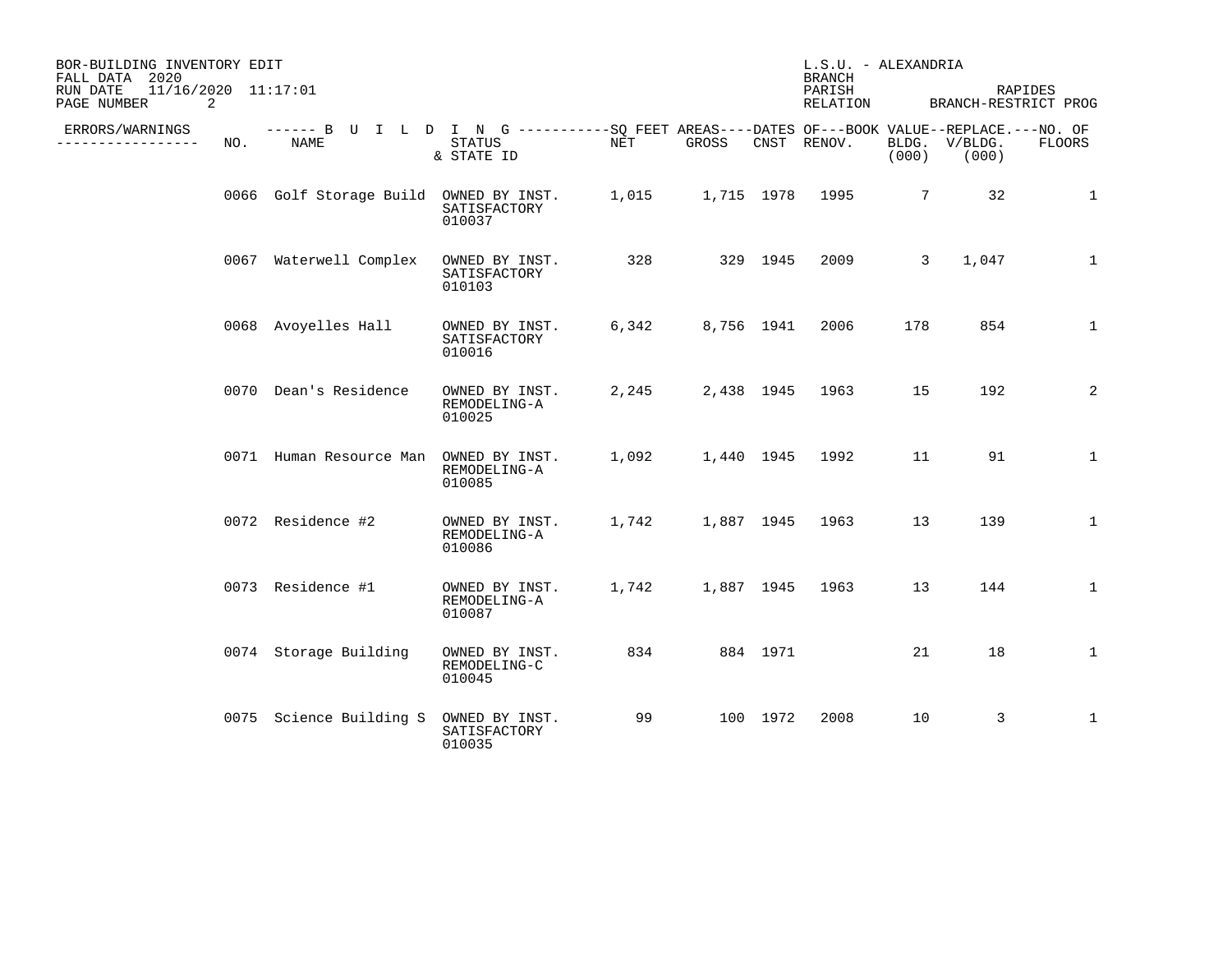| BOR-BUILDING INVENTORY EDIT<br>FALL DATA 2020<br>11/16/2020 11:17:01<br>RUN DATE<br>3<br>PAGE NUMBER |     |                                                                                                           |                                                             |         |            |          | L.S.U. - ALEXANDRIA<br><b>BRANCH</b><br>PARISH<br>RELATION |              | BRANCH-RESTRICT PROG   | RAPIDES        |
|------------------------------------------------------------------------------------------------------|-----|-----------------------------------------------------------------------------------------------------------|-------------------------------------------------------------|---------|------------|----------|------------------------------------------------------------|--------------|------------------------|----------------|
| ERRORS/WARNINGS<br>--------------                                                                    | NO. | ------ B U I L D I N G ----------SQ FEET AREAS----DATES OF---BOOK VALUE--REPLACE.---NO. OF<br><b>NAME</b> | <b>STATUS</b><br>& STATE ID                                 | NET     | GROSS      |          | CNST RENOV.                                                | (000)        | BLDG. V/BLDG.<br>(000) | <b>FLOORS</b>  |
|                                                                                                      |     | 0077 Facility Services                                                                                    | OWNED BY INST. 14,938 16,123 1984<br>REMODELING-A<br>010081 |         |            |          |                                                            | 365          | 357                    | 1              |
|                                                                                                      |     | 0100 Children's Center                                                                                    | OWNED BY INST.<br>SATISFACTORY<br>012811                    | 3,229   | 4,279 1999 |          |                                                            | 410          | 4,614                  | $\mathbf{1}$   |
|                                                                                                      |     | 0109 Bo Nipper Building                                                                                   | OWNED BY INST.<br>SATISFACTORY<br>014781                    | 5,453   | 8,727 2004 |          |                                                            | 153          | 911                    | $\mathbf{1}$   |
|                                                                                                      |     | 0111 Museum of Art                                                                                        | LEASED<br>SATISFACTORY<br>L14824                            | 1,887   | 1,981 2003 |          |                                                            |              | 4,240                  | $\overline{3}$ |
|                                                                                                      |     | 0112 Biological Science OWNED BY INST.                                                                    | SATISFACTORY<br>014285                                      | 527 527 |            | 528 2006 |                                                            | 49           | 28                     | $\mathbf{1}$   |
|                                                                                                      |     | 0113 Epps House                                                                                           | OWNED BY INST.<br>SATISFACTORY<br>013657                    | 1,656   | 1,821 2003 |          | 2010                                                       | $\mathbf{1}$ | 89                     | $\mathbf{1}$   |
|                                                                                                      |     | U 0114 Tennis Court Stora                                                                                 | OWNED BY INST.<br>SATISFACTORY<br>014284                    |         |            | 101 2006 |                                                            | $\mathbf{1}$ | 5                      | $\mathbf{1}$   |
|                                                                                                      |     | U 0115 Paint Shed                                                                                         | OWNED BY INST.<br>REMODELING-A<br>010090                    |         | 127 1983   |          |                                                            | 5            | 5                      | $\mathbf{1}$   |
|                                                                                                      |     | 0117 Baseball/Softball                                                                                    | OWNED BY INST.<br>SATISFACTORY<br>021035                    | 1,155   | 1,216 2008 |          |                                                            | 135          | 135                    | $\mathbf{1}$   |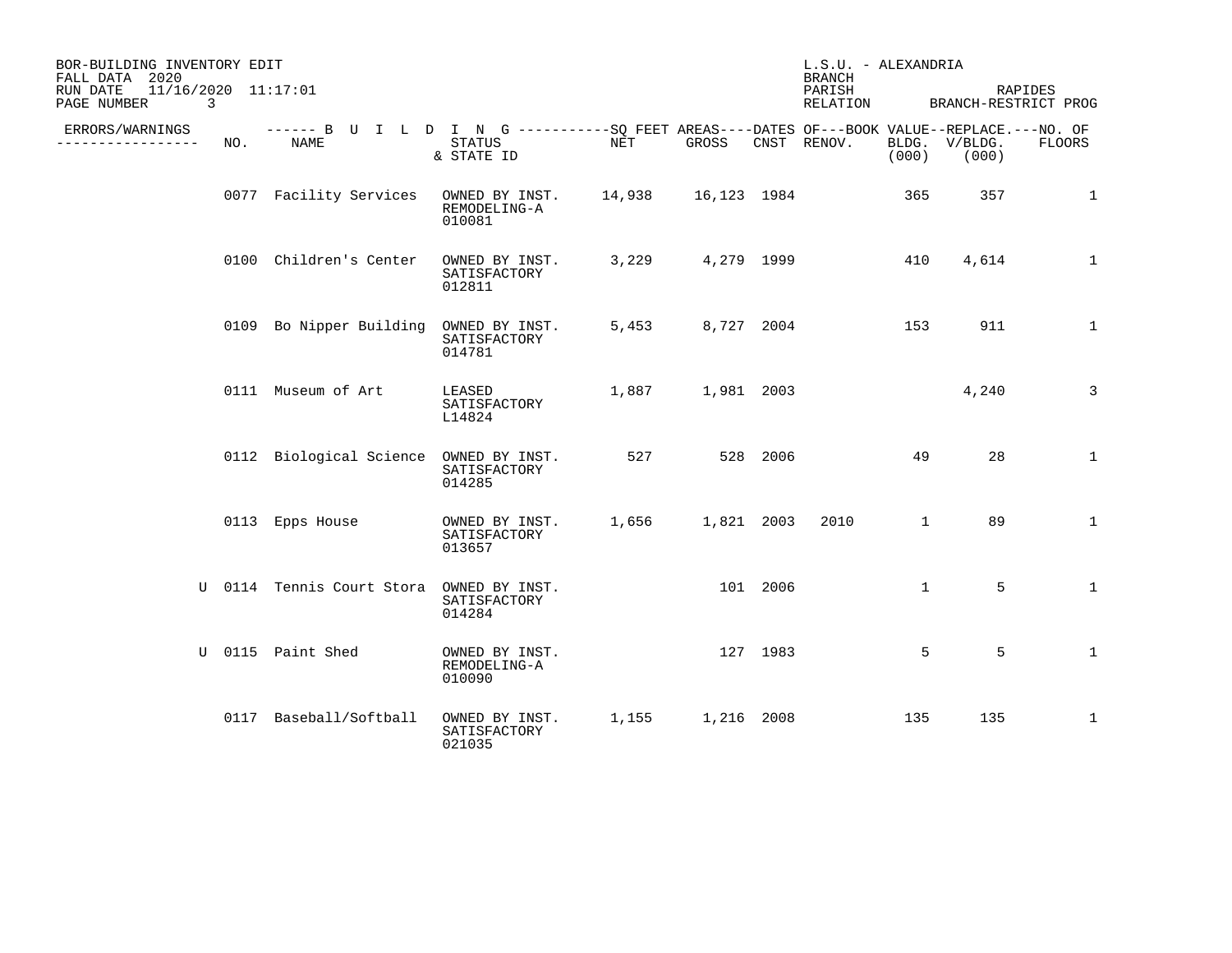| BOR-BUILDING INVENTORY EDIT<br>2020<br>FALL DATA<br>11/16/2020<br>RUN DATE<br>4<br>PAGE NUMBER |           | 11:17:01                                 |                                          |        |             |      | L.S.U. - ALEXANDRIA<br><b>BRANCH</b><br>PARISH<br>RELATION                     |                |                  | RAPIDES<br>BRANCH-RESTRICT PROG |
|------------------------------------------------------------------------------------------------|-----------|------------------------------------------|------------------------------------------|--------|-------------|------|--------------------------------------------------------------------------------|----------------|------------------|---------------------------------|
| ERRORS/WARNINGS                                                                                | NO.       | <sub>R</sub><br>D<br>------<br>L<br>NAME | N<br>G<br><b>STATUS</b><br>& STATE ID    | NET    | GROSS       | CNST | -----------SQ FEET AREAS----DATES OF---BOOK VALUE--REPLACE.---NO. OF<br>RENOV. | BLDG.<br>(000) | V/BLDG.<br>(000) | FLOORS                          |
|                                                                                                | 0118      | MultiPurpose Acade                       | OWNED BY INST.<br>SATISFACTORY<br>022032 | 44,077 | 70,147      | 2011 |                                                                                | 11,516         | 11,516           | $\overline{3}$                  |
|                                                                                                | 1000      | The Oaks                                 | LEASED<br>SATISFACTORY<br>L15258         | 86,590 | 86,700 2006 |      |                                                                                |                |                  | 2                               |
|                                                                                                | 9901      | A.C. Buchanon Alli                       | LEASED<br>SATISFACTORY<br>L02842         | 1,420  | 1,491       |      | 2006                                                                           |                |                  | 2                               |
|                                                                                                | 9903 LCRP |                                          | LEASED<br>SATISFACTORY<br>L03028         | 4,034  | 4,446 1991  |      |                                                                                |                |                  | 2                               |